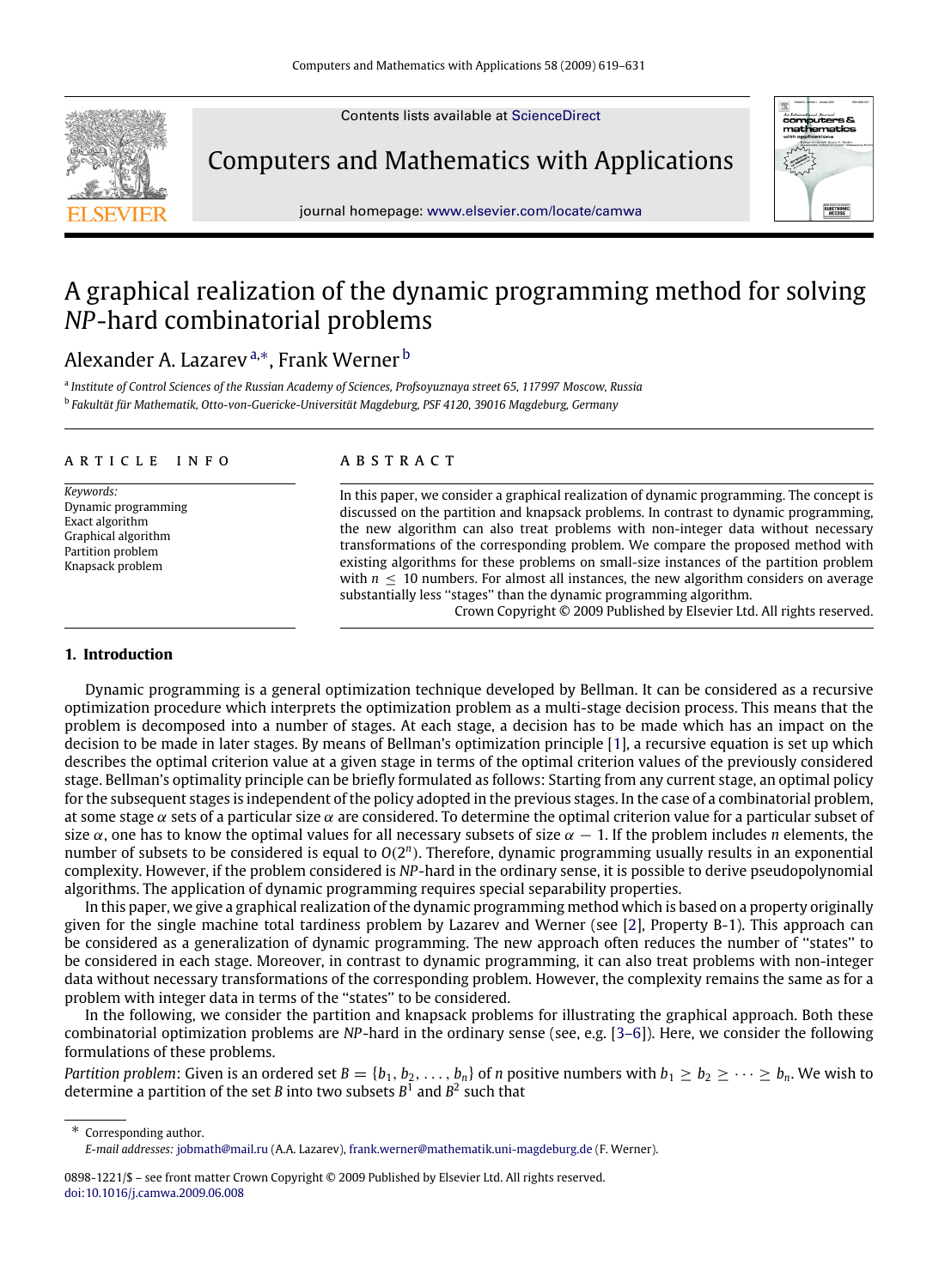<span id="page-1-0"></span>
$$
\left|\sum_{b_i\in B^1}b_i-\sum_{b_i\in B^2}b_i\right|\to\min,\tag{1}
$$

where  $B^1 \cup B^2 = B$  and  $B^1 \cap B^2 = \emptyset$ .

*One-dimensional knapsack problem*: One wishes to fill a knapsack of capacity *A* with items having the largest possible total utility. If any item can be put at most once into the knapsack, we get the binary or  $0 - 1$  knapsack problem. This problem can be written as the following integer linear programming problem:

<span id="page-1-1"></span>
$$
\begin{cases}\nf(x) = \sum_{i=1}^{n} c_i x_i \to \max \\
\sum_{i=1}^{n} a_i x_i \le A; \\
0 < c_i, 0 < a_i \le A, i = 1, 2, ..., n; \\
\sum_{i=1}^{n} a_i > A; \\
x_i \in \{0, 1\}, i = 1, 2, ..., n.\n\end{cases}
$$
\n(2)

Here,  $c_i$  gives the utility and  $a_i$ , the required capacity of item *i*,  $i = 1, 2, \ldots, n$ . The variable  $x_i$  characterizes whether item *i* is put into the knapsack or not.

We note that problems [\(1\)](#page-1-0) and [\(2\)](#page-1-1) are equivalent if

$$
c_i = a_i = b_i
$$
 for  $i = 1, 2, ..., n$  and  $A = \frac{1}{2} \sum_{j=1}^{n} b_j$ .

For the application of the graphical algorithm, the problem data may be arbitrary non-negative real numbers.

This paper is organized as follows. In Section [2,](#page-1-2) we consider the partition problem. First we explain the concept of the graphical algorithm for this problem. Then we describe in Section [2.2](#page-3-0) how the number of intervals (or points) to be considered by the graphical algorithm can be reduced. The algorithm is illustrated by an example in Section [2.3.](#page-4-0) Then we prove the optimality of the given algorithm and discuss some complexity aspects in Section [2.4.](#page-5-0) Computational results for small-size instances are given in Section [2.5.](#page-7-0) In Section [3,](#page-8-0) we consider the knapsack problem. In Section [3.1,](#page-8-1) a brief illustration of the application of dynamic programming to the knapsack problem is given. In Section [3.2,](#page-8-2) the graphical algorithm is applied to the knapsack problem. An illustrative example for the graphical algorithm is given in Section [3.3.](#page-9-0) Some complexity aspects are discussed in Section [3.4.](#page-10-0) Finally, we give some concluding remarks in Section [4.](#page-11-0)

#### <span id="page-1-2"></span>**2. Partition problem**

#### *2.1. Graphical algorithm*

First, we explain the graphical realization of the dynamic programming method for the partition problem. We describe the approach for an arbitrary step (or stage)  $\alpha$ : first for  $\alpha = 1$  and then for  $\alpha = 2, 3, \ldots, n$ . In each step, we determine function  $F_\alpha(t)$  and best partitions  $(B_\alpha^1(t); B_\alpha^2(t))$  for the set  $\{b_1, b_2, \ldots, b_\alpha\}$  in dependence on parameter *t* by means of the results of the previous step  $\alpha - 1$ . The value  $F_\alpha(t)$  describes the minimal function value [\(1\)](#page-1-0) for including  $b_1, b_2, \ldots, b_\alpha$  into one of the current subsets  $B^1$  or  $B^2$  subject to the constraint that in steps  $\alpha + 1, \alpha + 2, \ldots, n$ , altogether *t* more units of the numbers  $b_{\alpha+1}, b_{\alpha+2}, \ldots, b_n$  are included into the corresponding set  $B^1$  than into the corresponding set  $B^2$ . If t is negative, it means that  $t$  more units are included into set  $B^2$  in the next steps.

In the initial step  $\alpha = 1$ , we have

$$
F_1(t) = \begin{cases} -(t+b_1), & \text{if } -\sum_{j=1}^n b_j \le t < -b_1; \\ t+b_1, & \text{if } -b_1 \le t < 0; \\ -(t-b_1), & \text{if } 0 \le t < b_1; \\ t-b_1, & \text{if } b_1 \le t \le \sum_{j=1}^n b_j \end{cases}
$$

and

$$
(B_1^1(t); B_1^2(t)) = \begin{cases} (b_1; \oslash), & \text{if } -\sum_{j=1}^n b_j \le t < 0; \\ (\oslash; b_1), & \text{if } 0 \le t \le \sum_{j=1}^n b_j. \end{cases}
$$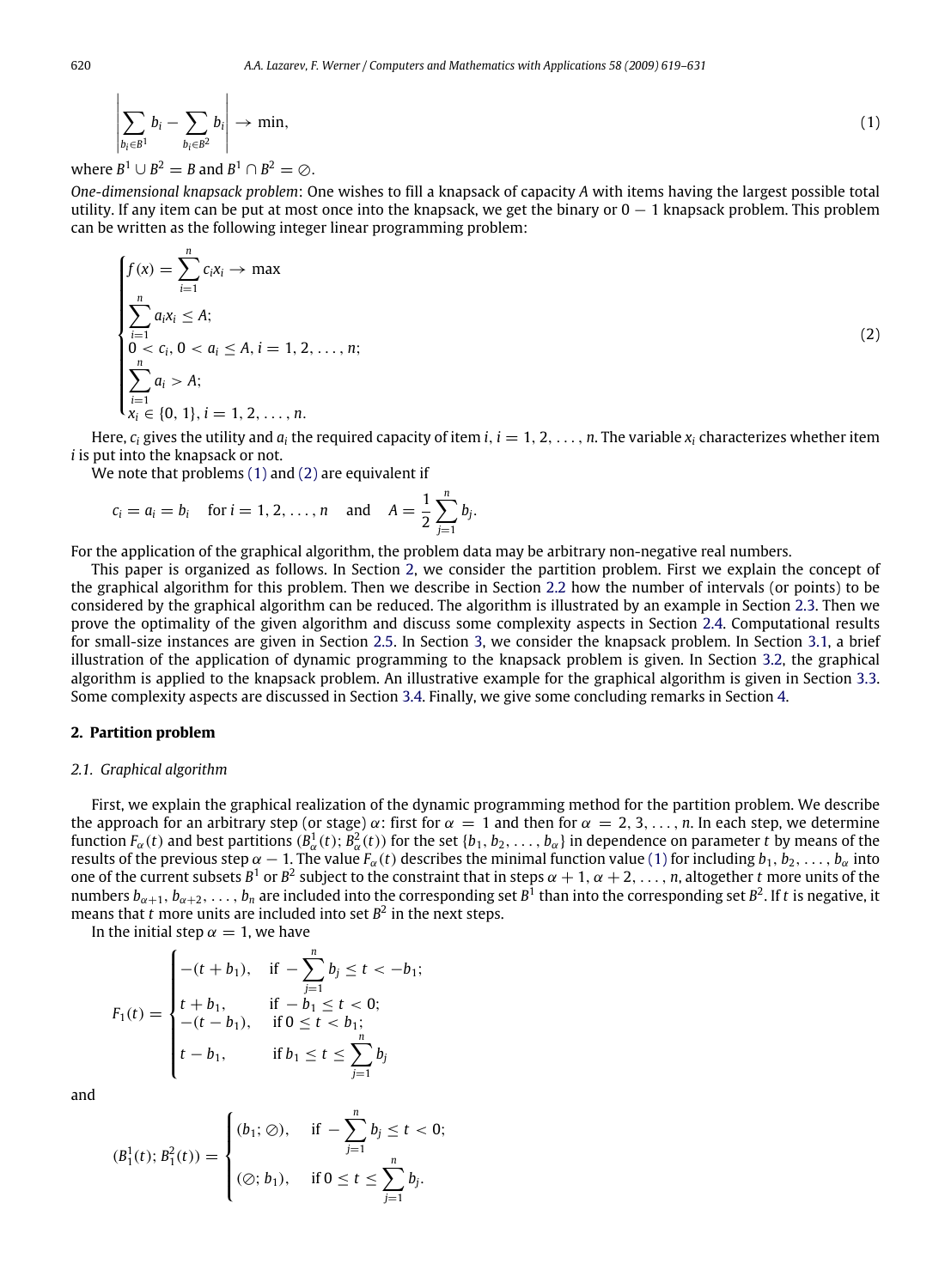In order to perform an arbitrary step  $\alpha$ ,  $2 \leq \alpha \leq n$ , we remind that for each *t* from the interval

$$
I_1^n=\left[-\sum_{j=1}^n b_j,\sum_{j=1}^n b_j\right],
$$

the sets  $B^1_{\alpha-1}(t)$  and  $B^2_{\alpha-1}(t)$  describe a best partition of the first  $\alpha-1$  numbers  $b_1, b_2, \ldots, b_{\alpha-1}$  in dependence on parameter t. Moreover, let  $\overline{B}_{\alpha-1}^1$  and  $\overline{B}_{\alpha-1}^2$  describe an arbitrary but fixed partition of the first  $\alpha-1$  numbers. Thus, in step  $\alpha-1$ , we have

$$
B_{\alpha-1}^1(t) \cup B_{\alpha-1}^2(t) = \{b_1, b_2, \dots, b_{\alpha-1}\} = \overline{B}_{\alpha-1}^1 \cup \overline{B}_{\alpha-1}^2 \quad \text{for all } t \in I_1^n.
$$

Moreover, from step  $\alpha - 1$ , we know the function values

$$
F_{\alpha-1}(t) = \left| \sum_{b_j \in B_{\alpha-1}^1(t)} b_j + t - \sum_{b_j \in B_{\alpha-1}^2(t)} b_j \right|.
$$

Function *F*α−1(*t*) is piecewise-linear and, as we see later, it suffices to store those *break points* which are a local minimum of this function:

$$
t_1^{\alpha-1}, t_2^{\alpha-1}, \ldots, t_{m_{\alpha-1}}^{\alpha-1}.
$$

We give a more detailed discussion later when speaking about the properties of function  $F_\alpha(t)$  determined in step  $\alpha$ .

In step  $\alpha$ ,  $2 \le \alpha \le n$ , the current number  $b_\alpha$  is included into one of the sets  $\overline{B}_{\alpha-1}^1$  or  $\overline{B}_{\alpha-1}^2$ . To this end, the algorithm considers the following functions:

$$
F_{\alpha}^{1}(t) = \left| \sum_{b_{j} \in B_{\alpha-1}^{1}(t+b_{\alpha})} b_{j} + t + b_{\alpha} - \sum_{b_{j} \in B_{\alpha-1}^{2}(t+b_{\alpha})} b_{j} \right|,
$$
  

$$
F_{\alpha}^{2}(t) = \left| \sum_{b_{j} \in B_{\alpha-1}^{1}(t-b_{\alpha})} b_{j} + t - b_{\alpha} - \sum_{b_{j} \in B_{\alpha-1}^{2}(t-b_{\alpha})} b_{j} \right|.
$$

Then, we construct function

$$
F_{\alpha}(t) = \min \{F_{\alpha}^1(t), F_{\alpha}^2(t)\}
$$
  
= 
$$
\min \Big\{F_{\alpha-1}(t+b_{\alpha}), F_{\alpha-1}(t-b_{\alpha})\Big\},\
$$

for  $t \in I_1^n$ . Notice that we have shifted function  $F_{\alpha-1}(t)$  to the left and to the right, respectively, by  $b_\alpha$  units.

Next, we determine  $B^1_\alpha(t)$  and  $B^2_\alpha(t)$  according to the best inclusion of number  $b_\alpha$  into one of the possible sets. More precisely, for  $t \in I_1^n$ , if  $F_\alpha^1(t) \leq F_\alpha^2(t)$ , then

$$
B_{\alpha}^{1}(t) = B_{\alpha-1}^{1}(t + b_{\alpha}) \cup \{b_{\alpha}\}\
$$
 and  $B_{\alpha}^{2}(t) = B_{\alpha-1}^{2}(t + b_{\alpha})$ 

(i.e.  $b_{\alpha}$  is included into the first set), otherwise

$$
B_{\alpha}^{1}(t) = B_{\alpha-1}^{1}(t - b_{\alpha})
$$
 and  $B_{\alpha}^{2}(t) = B_{\alpha-1}^{2}(t - b_{\alpha}) \cup \{b_{\alpha}\}\$ 

(i.e.  $b_{\alpha}$  is included into the second set). This is analogous to the classical dynamic programming algorithm.

Next, we discuss some properties of function  $F_\alpha(t)$ . We have already mentioned that function  $F_{\alpha-1}(t)$  is known from the previous step by storing the local minimum break points

$$
t_1^{\alpha-1}, t_2^{\alpha-1}, \ldots, t_{m_{\alpha-1}}^{\alpha-1}.
$$

To describe  $F_\alpha(t)$ , we use function  $F_{\alpha-1}(t - b_\alpha)$  for

$$
t\in BP_{\alpha-1}:=\{t_1^{\alpha-1},\, t_2^{\alpha-1},\,\ldots,\, t_{m_{\alpha-1}}^{\alpha-1}\},
$$

i.e. at the points

$$
t_1^{\alpha-1} - b_\alpha, \ldots, t_i^{\alpha-1} - b_\alpha, \ldots, t_{m_{\alpha-1}}^{\alpha-1} - b_\alpha,
$$

and function  $F_{\alpha-1}(t + b_{\alpha})$  for  $t \in BP_{\alpha-1}$ , i.e. at the points

$$
t_1^{\alpha-1}+b_{\alpha},\ldots,t_i^{\alpha-1}+b_{\alpha},\ldots,t_{m_{\alpha-1}}^{\alpha-1}+b_{\alpha}.
$$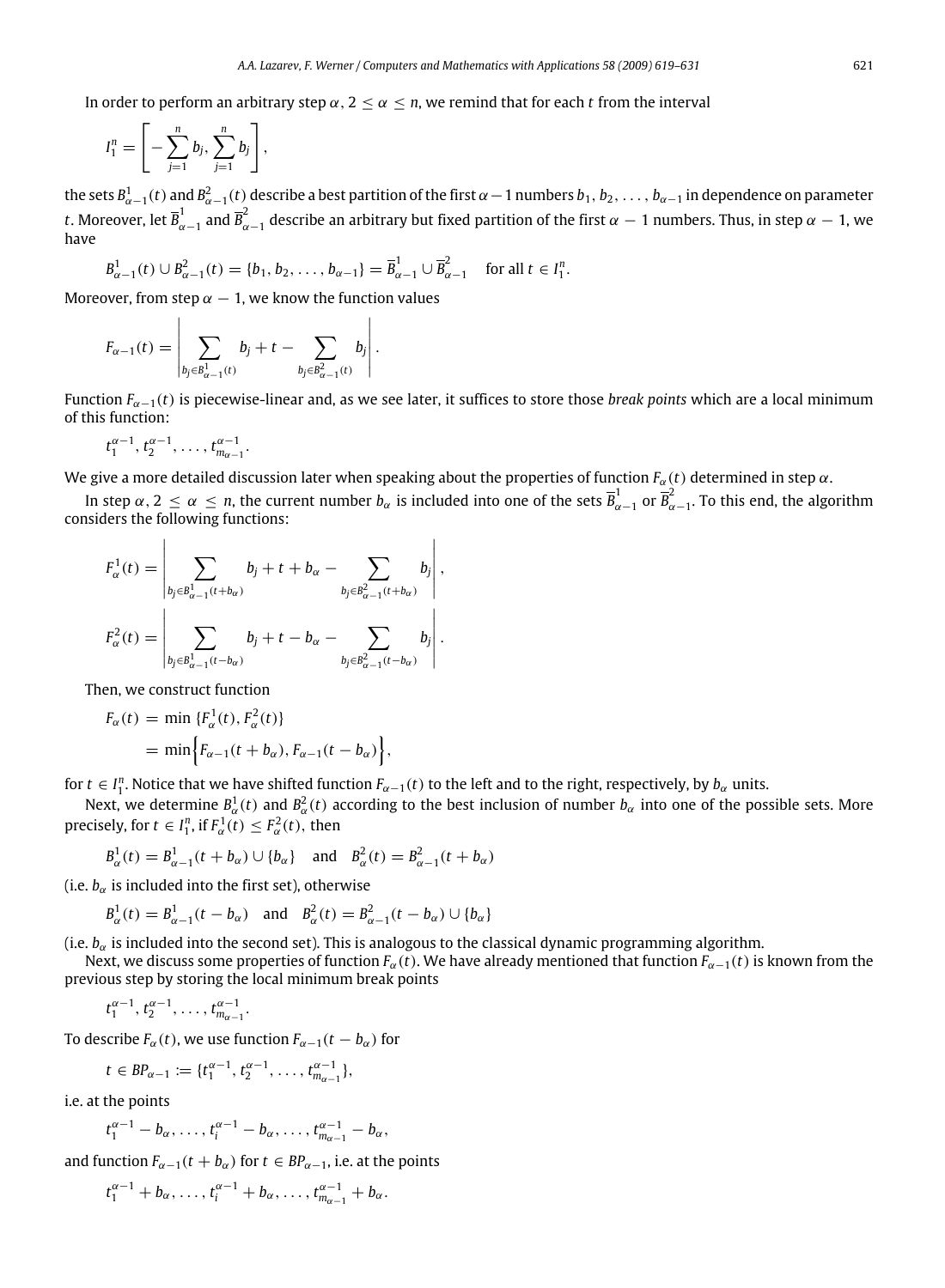This gives  $m_\alpha \leq 2m_{\alpha-1}$  points, and we will demonstrate that it suffices to consider only these points in step  $\alpha$ . We arrange these numbers in non-decreasing order in a set  $BP_\alpha$ , i.e. we have

 $BP_\alpha := \{t_1^\alpha, t_2^\alpha, \ldots, t_{m_\alpha}^\alpha\}$ 

with  $t_1^\alpha < t_2^\alpha < \cdots < t_{m_\alpha}^\alpha$  (note that possibly a part of points may occur repeatedly but each of such points need to be considered only once so that  $m_\alpha < 2m_{\alpha-1}$  is possible).

Considering now the intervals

 $[t_j^{\alpha}, t_{j+1}^{\alpha}), \quad j = 1, 2, ..., m_{\alpha} - 1,$ 

we compare the graphs of both functions  $F_{\alpha-1}(t+b_\alpha)$  and  $F_{\alpha-1}(t-b_\alpha)$ . In each of these intervals, the function  $F_{\alpha-1}(t+b_\alpha)$ (and, correspondingly, *F*α−1(*t* − *b*α)) is defined by the same single equation of a piecewise-linear function. Note that two piecewise-linear functions |*t* − *a*| and |*t* − *b*| intersect (or coincide) in this interval at most at one point. Moreover, the piecewise-linear function  $F_\alpha(t)$  obeys the equation  $F_\alpha(t) = \left| t - t_i^\alpha \right|$  in the interval

$$
\left[t_i^{\alpha} + \frac{t_{i-1}^{\alpha} - t_i^{\alpha}}{2}, t_i^{\alpha} + \frac{t_{i+1}^{\alpha} - t_i^{\alpha}}{2}\right), \quad i = 2, 3, \ldots, m_{\alpha} - 1,
$$

i.e. its graph touches the *t*-axis at the point *t* α *i* . This means that these break points are local minimum points (in the following denoted as min-break points) and also the zeroes of function  $F_\alpha(t)$ . As a consequence from the above discussion, function  $F_\alpha(t)$  consists of segments having alternately the slopes  $-1$  and  $+1$ .

Moreover, the same fixed partition  $\left(\overline{B}_{\alpha}^1\right)$  $\frac{1}{\alpha}$ ;  $\overline{B}_{\alpha}^{2}$  $\left(\begin{smallmatrix} 2 \ \alpha \end{smallmatrix}\right)$  is chosen for all *t* from the whole interval

$$
\left[t_i^\alpha+\frac{t_{i-1}^\alpha-t_i^\alpha}{2},t_i^\alpha+\frac{t_{i+1}^\alpha-t_i^\alpha}{2}\right),
$$

that is, we have

$$
B_{\alpha}^{k}(t') = B_{\alpha}^{k}(t'') \quad \text{ for all } t', t'' \in \left[ t_i^{\alpha} + \frac{t_{i-1}^{\alpha} - t_i^{\alpha}}{2}, t_i^{\alpha} + \frac{t_{i+1}^{\alpha} - t_i^{\alpha}}{2} \right)
$$

for  $k = 1, 2$  and  $i = 2, 3, \ldots, m_\alpha - 1$ . The local maximum break points of function  $F_\alpha(t)$  characterize the values of parameter *t*, where the chosen partition  $(\overline{B}_{\alpha}^1)$  $\frac{1}{\alpha}$ ;  $\overline{B}_{\alpha}^{2}$  $\tilde{a}_{\alpha}$ ) may change (notice that function  $F_{\alpha}(t)$  has alternately local minimum and local maximum break points).

Thus, it suffices to store the min-break points of function  $F_\alpha(t)$ 

$$
t_1^{\alpha}, t_2^{\alpha}, \ldots, t_{m_{\alpha}}^{\alpha},
$$

together with the corresponding best partial partitions in a tabular form, i.e.  $m_\alpha\leq 2\cdot m_{\alpha-1}$  points are considered in step  $\alpha$ .

Finally, the partition  $(B_n^1(0); B_n^2(0))$  obtained in the last step  $\alpha = n$  is an optimal solution of the problem. The optimal objective function value is equal to  $F_n(0)$ .

#### <span id="page-3-0"></span>*2.2. Reduction of the considered intervals*

Next, we describe how the intervals (and points) to be considered can be reduced. We remind that the numbers in set *B* are arranged in non-increasing order:  $b_1 \geq b_2 \geq \cdots \geq b_n$ . Moreover, without loss of generality, we assume in the rest of Section [2](#page-1-2) that

$$
b_1 < \sum_{j=2}^n b_j
$$

(otherwise, we have a trivial case and  $B^1=\{b_1\}$  and  $B^2=\{b_2,b_3,\ldots,b_n\}$  is obviously an optimal solution).

Since in step *n*, one has to calculate the value of the objective function and to determine the corresponding partition only at point *t* = 0, it suffices to calculate in step *n* − 1 the function values  $F_{n-1}(t)$  only at the points  $t \in I_n^n = [-b_n, b_n]$ . Similarly, in step  $n-2$ , it suffices to calculate the function values  $F_{n-2}(t)$  in the interval  $I_{n-1}^n = [-b_n - b_{n-1}, b_n + b_{n-1}]$ , and so on. Consequently, it suffices to consider in step  $\alpha$  only the interval

$$
I_{\alpha+1}^n = \left[ -\sum_{j=\alpha+1}^n b_j, \sum_{j=\alpha+1}^n b_j \right]
$$

instead of the interval

$$
I_1^n=\left[-\sum_{j=1}^n b_j,\sum_{j=1}^n b_j\right].
$$

If one takes into account that  $F_\alpha(t)$ ,  $\alpha = 1, 2, \ldots, n$ , is an even function, it suffices to store only half of the min-break points and the corresponding best partitions in a table for a practical realization of the algorithm.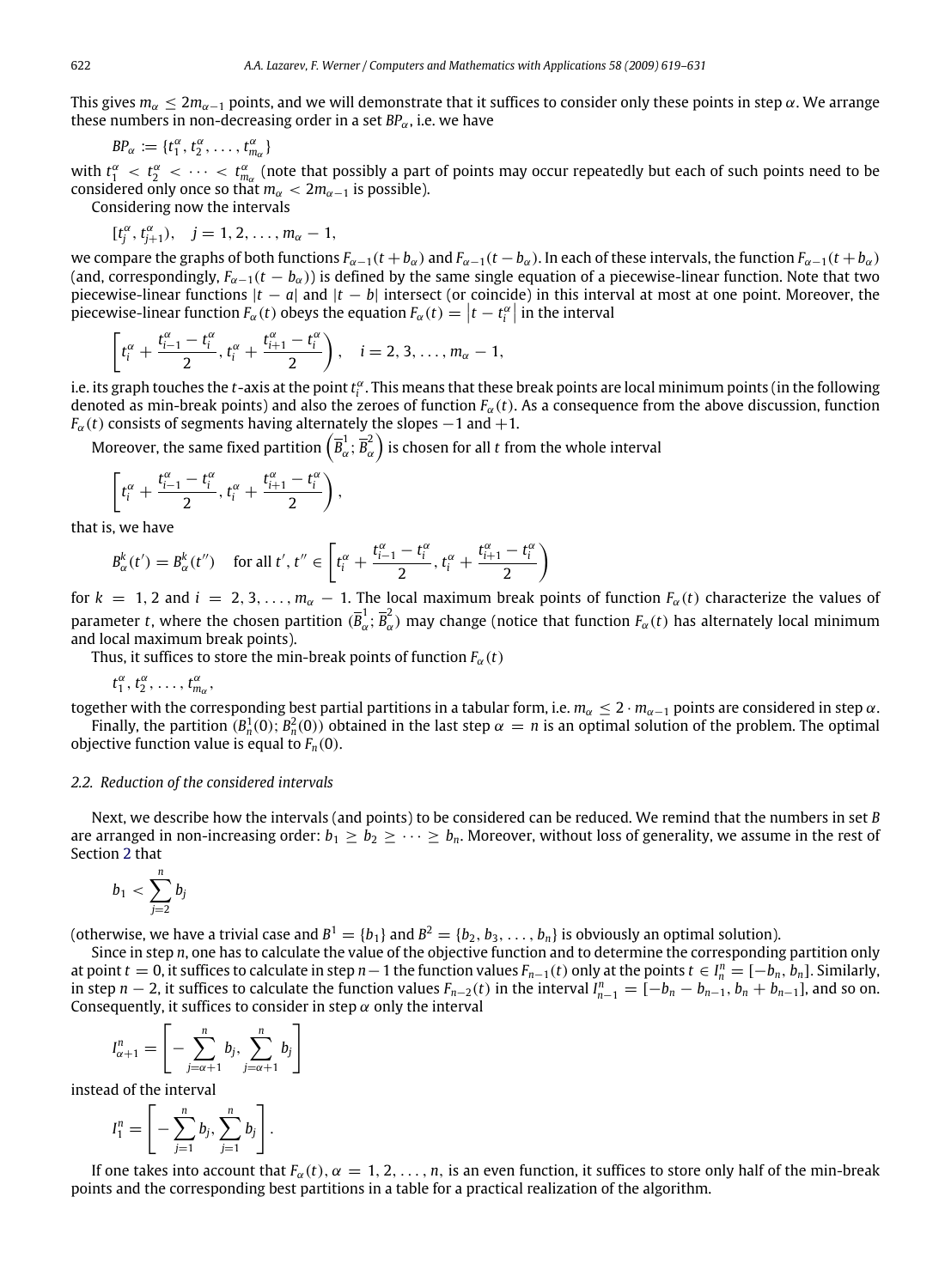<span id="page-4-1"></span>

**Fig. 1.** Function values  $F_1(t)$ .

<span id="page-4-2"></span>

**Fig. 2.** Transformation of the function  $F_1(t)$ .

#### <span id="page-4-0"></span>*2.3. Example*

Let us consider an example with  $n = 4$  and  $B = \{100, 70, 50, 20\}$ . Note that the numbers are given in non-increasing order.

*Step* 1. We make the arrangement for  $b_1 = 100$ . We have to consider the two points 0  $-$  100 and 0  $+$  100. Due to *f*<sub>j=1</sub> *b<sub>j</sub>* = 240, the function values are compared for the three intervals [−240, −100), [−100, 100), and [100, 240]. Taking into account the described reduction of the intervals, it suffices to consider only the intervals [−140, −100), [−100, 100) and [100, 140] due to  $\sum_{j=2}^{4} b_j = 140$ .

For the interval [−140, 0), we get the optimal partition  $B_1^1(t) = \{b_1\}$ ,  $B_1^2(t) = \oslash$ ; and for the interval [0, 140], we get the optimal partition  $B_1^1(t) = \emptyset$ ,  $B_1^2(t) = \{b_1\}$ , i.e. in the max-break point  $t = 0$  the optimal partition changes. The results of the calculations and function  $F_1(t)$  are shown in [Fig. 1.](#page-4-1) The following information is stored:

| t                                                        | $-100$ 100 |  |
|----------------------------------------------------------|------------|--|
| $(B_1^1(t); B_1^2(t))$ $(b_1; \oslash)$ $(\oslash; b_1)$ |            |  |

Remember that it suffices to store only ''half'' of the table and thus, one column can be dropped.

*Step* 2. We make the arrangement for  $b_2 = 70$ . We have to consider the four points  $-100-70 = -170$ ,  $-100+70 = -30$ , 100−70 = 30 and 100+70 = 170. Thus, in our calculations we have to take into account the five intervals [−240, −170), [-170, -30), [-30, 30), [30, 170) and [170, 240]. Again, due to the reduction of the intervals it suffices to consider only three intervals: [−70, −30), [−30, 30), and [30, 70] due to  $\sum_{j=3}^{4} b_j$  = 70. Now we get the optimal partition  $B_2^1(t)$  =  ${b_1}, B_2^2(t) = {b_2}$  for all *t* from the interval [−70, 0) and the optimal partition  $B_2^1(t) = {b_2}, B_2^2(t) = {b_1}$  for all *t* from the interval [0, 70]. In fact, we do not consider the whole intervals, but immediately construct the function  $F_2(t)$  by including the points  $t = -30$  and  $t = 30$  and their corresponding partitions into the table. The partitions  $B_2^1(t) = \{b_1\}, B_2^2(t) = \{b_2\}$  and  $B_2^1(t) = \{b_2\}, B_2^2(t) = \{b_1\}$  correspond to the points  $t = -30$  and  $t = 30$ , respectively. [Fig. 2](#page-4-2) illustrates the transformation of function  $F_1(t)$  to the functions  $F_2^1(t)$  and  $F_2^2(t)$ .

The results of the calculations and function  $F_2(t)$  are shown in [Fig. 3](#page-5-1) (for a better illustration, we give function  $F_2(t)$  not only for the interval [−70, 70] but for a larger interval including all min-break points). To execute the next step, it suffices to store the information only at the point  $t = 30$  (note that point  $t = -30$  can be disregarded):

$$
\frac{t}{(B_2^1(t);B_2^2(t))} \frac{30}{(b_2;b_1)}
$$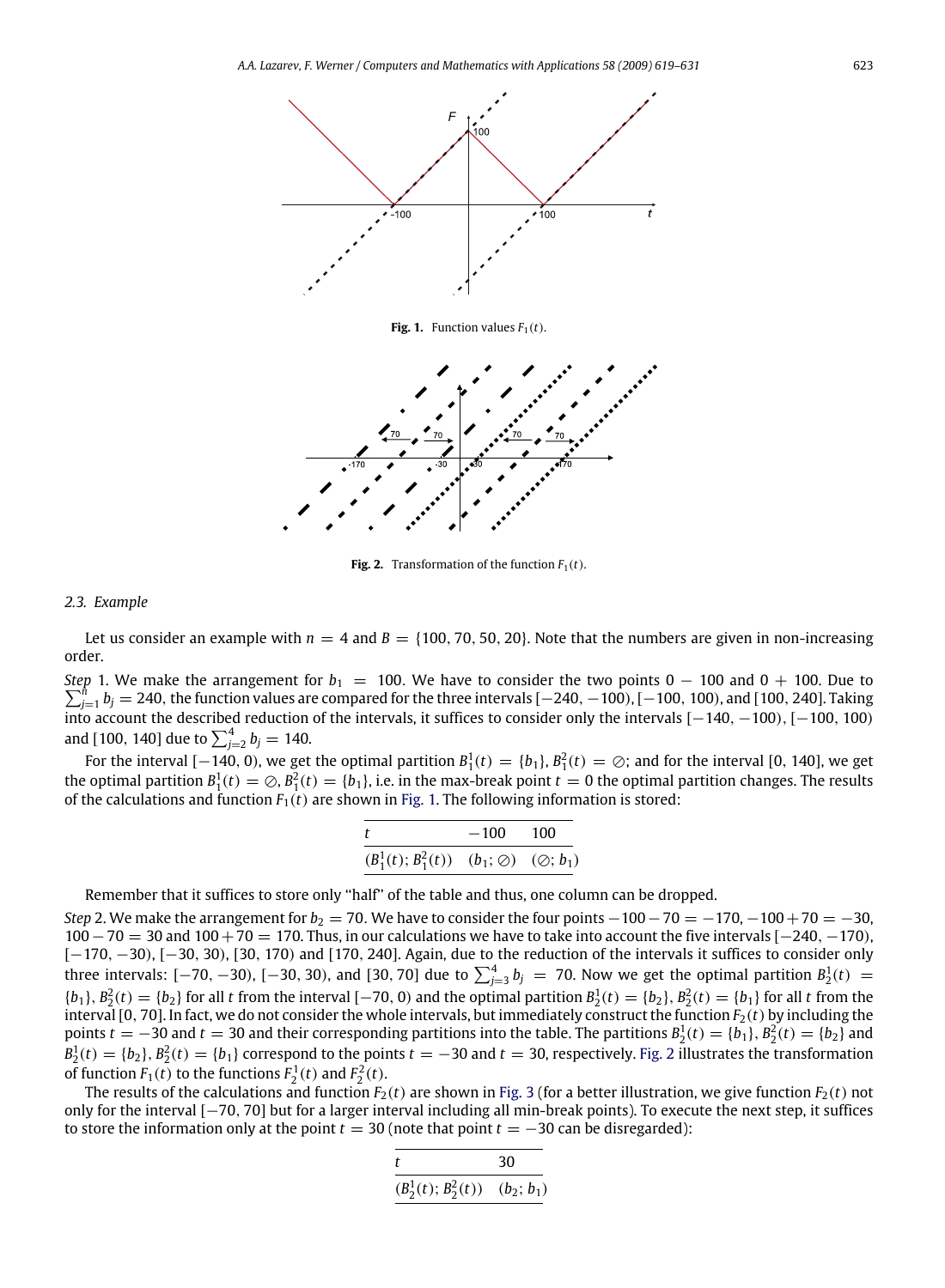<span id="page-5-1"></span>

**Fig. 3.** Function  $F_2(t)$ .

<span id="page-5-2"></span>

**Fig. 4.** Function  $F_3(t)$ .

*Step* 3. We make the arrangement for the number  $b_3 = 50$ . We have to consider the four points  $-30 - 50 = -80$ ,  $-30 + 50 = 20$ ,  $30 - 50 = -20$  and  $30 + 50 = 80$ . Due to the possible interval reduction, it suffices to consider only one interval: [ $-20$ , 20] due to  $\sum_{j=4}^4 b_j=20$ . The results of the calculations and function  $F_3(t)$  are given in [Fig. 4.](#page-5-2) The following information is stored for the point  $t = 20$  (point  $t = -20$  can be disregarded):

|                                          | 20 |
|------------------------------------------|----|
| $(B_3^1(t); B_3^2(t))$ $(b_1; b_2, b_3)$ |    |

We have again only one max-break point  $t = 0$  in the interval  $[-20, 20]$ .

*Step* 4. We obtain the two optimal "symmetric" solutions:  $B_4^1(0) = \{b_1, b_4\} = \{100, 20\}, B_4^2(0) = \{b_2, b_3\} = \{70, 50\}$  and  $B_4^1(0) = \{b_2, b_3\} = \{70, 50\}, B_4^2(0) = \{b_1, b_4\} = \{100, 20\}.$ 

Thus, we have considered 2 ( $t = -100$  and  $t = 100$ ) + 2( $t = -30$  and  $t = 30$ ) + 2( $t = -20$  and  $t = 20$ ) + 1( $t = 0$ ) = 7 points (using that functions  $F_\alpha(t)$  are even, we can disregard 3 points whereas the dynamic programming algorithm [\[1\]](#page-12-0) (with a reduction of intervals) would require  $281 + 141 + 41 + 1 = 464$  points. The best known exact partition algorithm *Balsub* [\[6,](#page-12-3) p. 83] requires  $O(nb_{max})$  operations and finds a solution with  $2 \cdot (n/2) \cdot (b_{max} + 1) = 404$  operations, where *b*<sub>max</sub> = max<sub>1≤*i*≤*n*</sub> {*b*<sub>*i*</sub>} = 100.

#### <span id="page-5-0"></span>*2.4. Proof of optimality and some complexity aspects*

First, we prove that the graphical algorithm finds an optimal solution.

**Theorem 1.** In step  $\alpha = n$ , the graphical algorithm determines an optimal partition  $B_n^1(0)$  and  $B_n^2(0)$ .

**Proof.** We show that the algorithm determines an optimal partition  $B^1_\alpha(t)$  and  $B^2_\alpha(t)$  for the subset  $\{b_1,b_2,\ldots,b_\alpha\}$  for each point

$$
t \in I_{\alpha+1}^n = \left[ -\sum_{j=\alpha+1}^n b_j, \sum_{j=\alpha+1}^n b_j \right]
$$

in each step  $\alpha = 1, 2, ..., n$ . For  $\alpha = n$ , we define  $I_{n+1}^n := \{0\}$ . The proof is done by induction.

(1) Obviously, in step  $\alpha = 1$  we get the optimal partition  $B_1^1(t)$  and  $B_1^2(t)$  for each point

$$
t\in I_2^n=\left[-\sum_{j=2}^n b_j,\sum_{j=2}^n b_j\right].
$$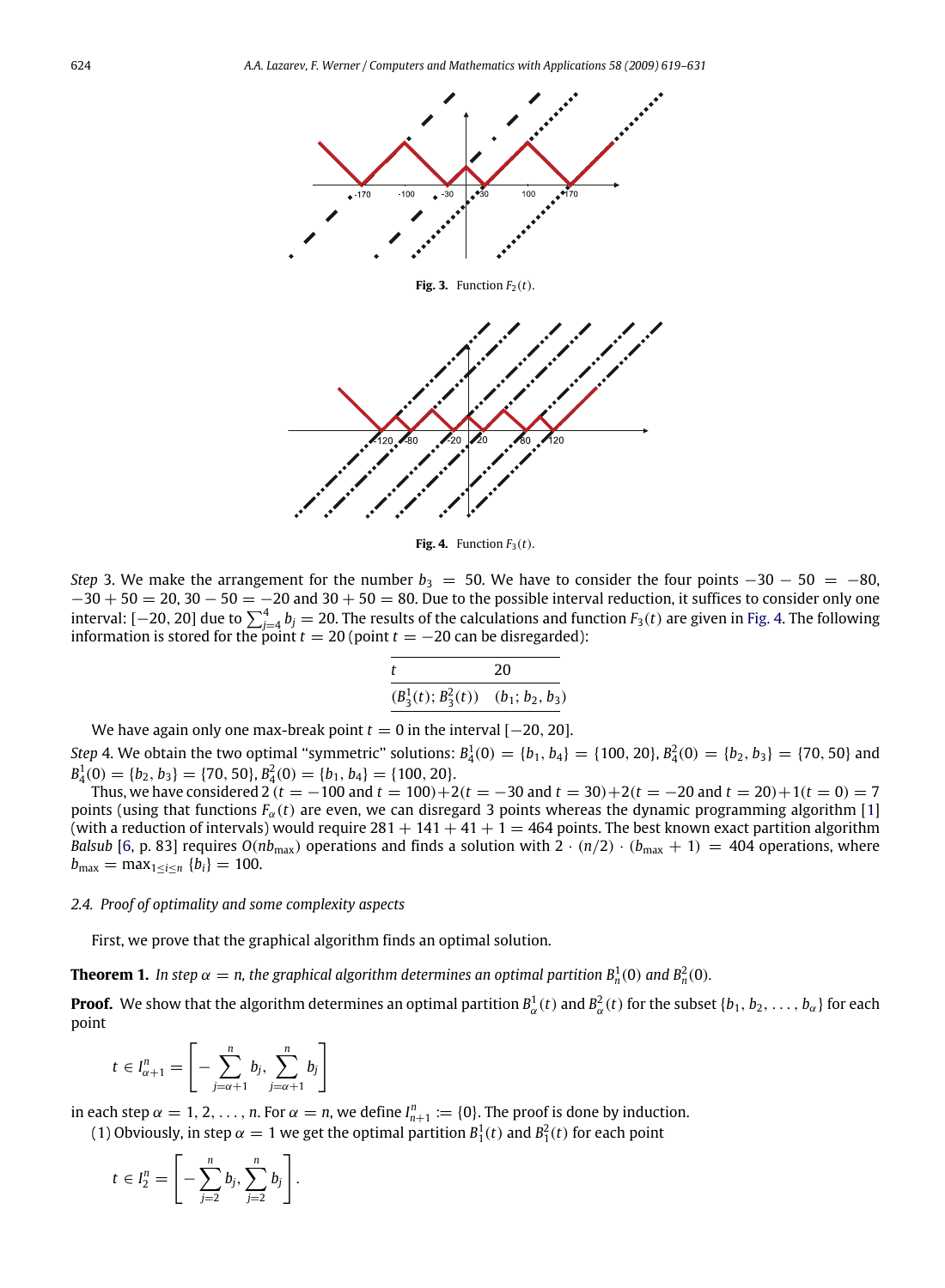(2) Let us assume that in step  $\alpha - 1$ ,  $2 \le \alpha \le n$ , we have found some optimal partition  $B^1_{\alpha-1}(t)$  and  $B^2_{\alpha-1}(t)$  for each point

$$
t\in I^n_\alpha=\left[-\sum_{j=\alpha}^n b_j,\sum_{j=\alpha}^n b_j\right].
$$

(3) We show that in step  $\alpha$ , the algorithm also provides an optimal partition  $B^1_\alpha(t)$  and  $B^2_\alpha(t)$  for each point

$$
t\in I_{\alpha+1}^n=\left[-\sum_{j=\alpha+1}^n b_j,\sum_{j=\alpha+1}^n b_j\right].
$$

Let us assume the opposite, i.e. for some point  $\bar{t}\in I_{\alpha+1}^n,$  the algorithm has constructed two partitions

$$
\left(B_{\alpha-1}^1(\bar{t}+b_{\alpha})\cup\{b_{\alpha}\};B_{\alpha-1}^2(\bar{t}+b_{\alpha})\right)
$$

and

$$
\left(B_{\alpha-1}^1(\bar{t}-b_{\alpha});B_{\alpha-1}^2(\bar{t}-b_{\alpha})\cup\{b_{\alpha}\}\right)
$$

from which the algorithm selects the partition having the value

$$
F_{\alpha}(\bar{t}) = \min\{F_{\alpha}^1(\bar{t}), F_{\alpha}^2(\bar{t})\}.
$$

Now assume that this partition is not optimal, i.e. we assume that for this point  $\bar t$ , there exists a partition  $(\bar B_d^{\dagger}$  $\overline{B}_{\alpha}^{1}$ ;  $\overline{B}_{\alpha}^{2}$  $\int_{\alpha}^{\infty}$ ) such that

$$
\min \left\{ \left| \sum_{b_j \in B_{\alpha-1}^1(\bar{t} + b_{\alpha})} b_j + \bar{t} + b_{\alpha} - \sum_{b_j \in B_{\alpha-1}^2(\bar{t} + b_{\alpha})} b_j \right|, \left| \sum_{b_j \in B_{\alpha-1}^1(\bar{t} - b_{\alpha})} b_j + \bar{t} - b_{\alpha} - \sum_{b_j \in B_{\alpha-1}^2(\bar{t} - b_{\alpha})} b_j \right| \right\}
$$
\n
$$
> \left| \sum_{b_j \in \bar{B}_{\alpha}^1} b_j + \bar{t} - \sum_{b_j \in \bar{B}_{\alpha}^2} b_j \right|
$$

is satisfied. Let  $b_\alpha \in \overline{B}_\alpha^1$  $\alpha$ . Then

$$
\left|\sum_{b_j\in B_{\alpha-1}^1(\bar{t}+b_\alpha)}b_j+\bar{t}+b_\alpha-\sum_{b_j\in B_{\alpha-1}^2(\bar{t}+b_\alpha)}b_j\right|>\left|\sum_{b_j\in \overline{B}_{\alpha}^1\setminus\{b_\alpha\}}b_j+\bar{t}+b_\alpha-\sum_{b_j\in \overline{B}_{\alpha}^2}b_j\right|,
$$

but the partition  $(B_{\alpha-1}^1(\bar{t}+b_\alpha); B_{\alpha-1}^2(\bar{t}+b_\alpha)$  obtained in step  $\alpha-1$  for the point  $\bar{t}+b_\alpha$  is not optimal since the partition  $(\overline{B}_{\alpha}^1)$  $\frac{1}{\alpha}\setminus\{b_\alpha\};\,\overline{B}_\alpha^2$  $\tilde{\alpha}$ ) has a better objective function value which yields a contradiction.

A similar proof can be given for the case  $b_\alpha \in \overline{B}_\alpha^2$  $\frac{2}{\alpha}$ .  $\Box$ 

Next, we give some comments on the complexity of the suggested graphical algorithm.

(1) There exists a class of integer instances, where the number of min-break points grows exponentially. For example, let  $B = \{b_1, b_2, \ldots, b_n\} = \{M, M - 1, M - 2, \ldots, 1, 1, \ldots, 1\}$ , where  $M > 0$  is a sufficiently large number and there are  $M(M + 1)/2 + 1$  numbers 1 contained in set *B*, that is, we have  $n = M + M(M + 1)/2$ . The complexity of the graphical algorithm for this instance is  $O(2^M)$ .

(2) There exists a class of non-integer instances  $B = \{b_1, b_2, \ldots, b_n\}$ , where the number of min-break points grows exponentially, too. For example, if there exists no set of numbers  $\lambda_i = \pm 1, i = 1, 2, \ldots, n$ , such that  $\lambda_1 b_1 + \cdots + \lambda_n b_n = 0$ holds, then the number of min-break points in this example grows as *O*(2 *n* ).

Next, we briefly discuss the situation when the problem data are changed as follows. We consider an instance with  $b'_j = Kb_j + \varepsilon_j$ , where  $|\varepsilon_j| \ll K$ ,  $j = 1, 2, ..., n$ , and  $K > 0$  is a sufficiently large constant. In this case, the complexity of the dynamic programming algorithm is  $O(Kn\sum b_i)$ . For the *Balsub* [\[6\]](#page-12-3) algorithm with a complexity of  $O(n b_{\text{max}})$ , this "scaling" also leads to an increase in the complexity by factor *K*. However, the complexity of the graphical algorithm remains the same. In general, the graphical algorithm determines an optimal solution with the same number of operations for all points of some cone in the *n*-dimensional space, provided that the parameters of the instance are represented as a point  $(b_1, b_2, \ldots, b_n)$  in the *n*-dimensional space.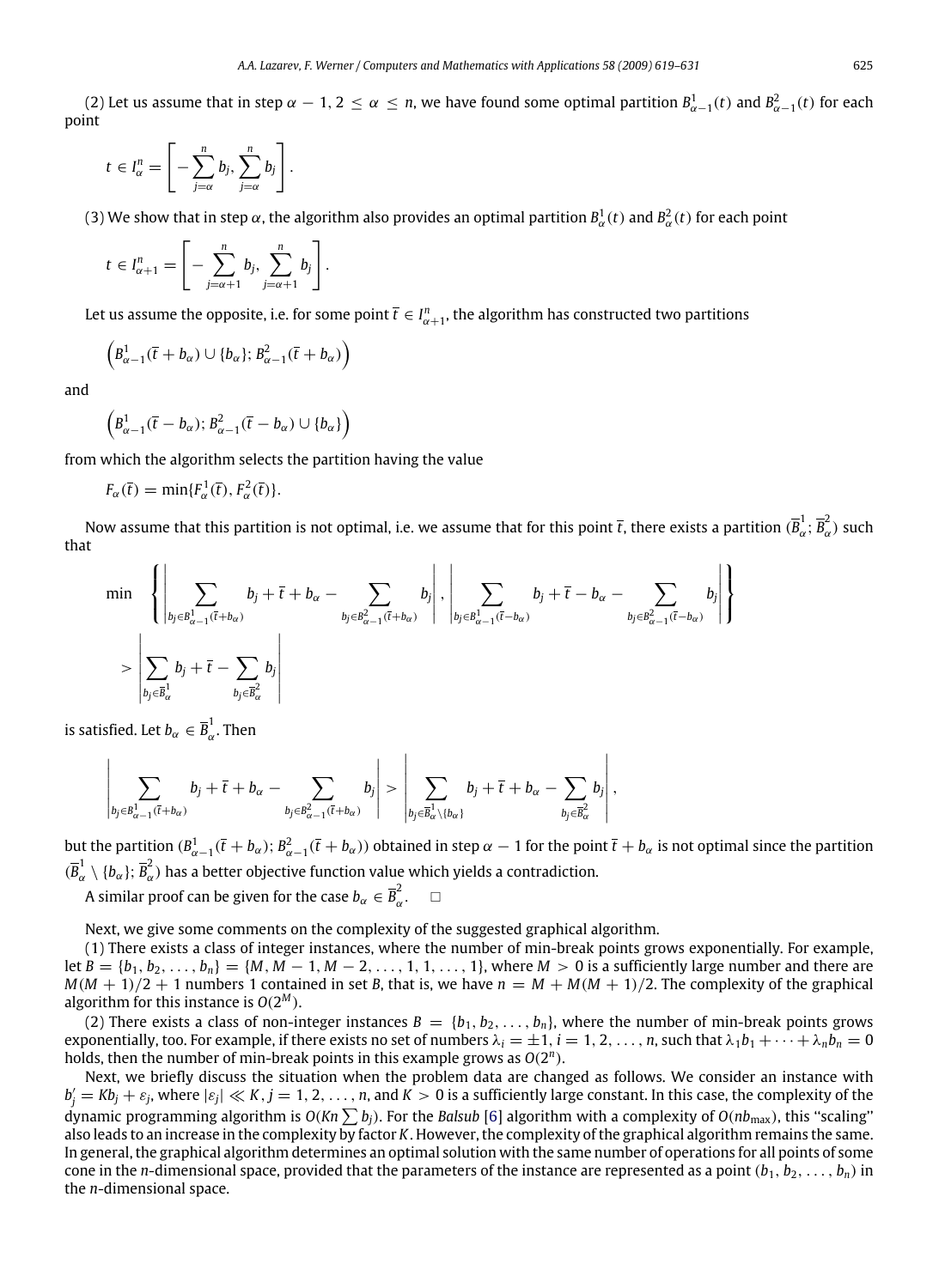| таше т |                                               |  |
|--------|-----------------------------------------------|--|
|        | Results for the instances of the first group. |  |

|    |              |     |     |      | b   |      |      |     | 10       |
|----|--------------|-----|-----|------|-----|------|------|-----|----------|
| 4  | 123410       | 9   | 307 | 328  | 20  | 443  | 640  |     | 63684    |
|    | 1086008      | 16  | 444 | 512  | 40  | 564  | 1000 |     | 337077   |
| 6  | 8 145 060    | 29  | 542 | 738  | 60  | 687  | 1440 | 4   | 1140166  |
|    | 53524680     | 48  | 633 | 1004 | 140 | 811  | 1960 | 11  | 2799418  |
| 8  | 314457495    | 76  | 725 | 1312 | 212 | 933  | 2560 | 23  | 5348746  |
| 9  | 1677 106 640 | 115 | 814 | 1660 | 376 | 1053 | 3240 | 83  | 8488253  |
| 10 | 8217822536   | 168 | 905 | 2050 | 500 | 1172 | 4000 | 416 | 11426171 |

#### <span id="page-7-2"></span>**Table 2**

Results for the instances of the second group.

|    |     |      | 4    |     | 6    |       |    | 9  | 10  |      | 12      | 13  | 14   | 15      | 16    |      |
|----|-----|------|------|-----|------|-------|----|----|-----|------|---------|-----|------|---------|-------|------|
| 4  | 8   | 1463 | 1591 | 16  | 2196 | 3080  | 4  |    | 6   | 1310 | 1604    | 20  | 2207 | 3200    | 10504 | 8970 |
|    | 16  | 2191 | 2490 | 40  | 2797 | 44675 | 8  |    | 17  | 2482 | 3 1 0 2 | 40  | 2811 | 5000    | 6641  | 3642 |
| 6  | 29  | 2700 | 3586 | 60  | 3401 | 6570  | 12 | 4  | 26  | 2884 | 3932    | 60  | 3418 | 7 1 7 6 | 3000  | 3170 |
|    | 50  | 3145 | 4881 | 140 | 4006 | 8729  | 15 | 6  | 54  | 3353 | 6794    | 136 | 4029 | 9800    | 1 101 | 88   |
| 8  | 87  | 3600 | 6362 | 216 | 4617 | 11056 | 19 | 8  | 82  | 3849 | 7039    | 220 | 4645 | 12 1 12 | 333   | 377  |
| 9. | 149 | 4050 | 8059 | 464 | 5241 | 13644 | 52 | 21 | 144 | 4109 | 11803   | 476 | 5232 | 16 200  | 86    |      |
| 10 | 245 | 4499 | 9930 | 656 | 5815 | 16730 | 24 | 10 | 240 | 4732 | 12410   | 676 | 5854 | 18840   | 18    |      |

#### <span id="page-7-0"></span>*2.5. Computational results*

Two algorithms described in [\[6\]](#page-12-3) (namely the standard dynamic programming algorithm and the *Balsub* algorithm) have been compared with the above graphical algorithm. The complexity of the dynamic programming algorithm is determined by the total number of states to be considered. For the graphical algorithm, the complexity is determined by the number  $\sum_{\alpha=1}^n m_\alpha$  of min-break points that have to be stored. In the following, we always give the total numbers of min-break points obtained within the interval *I*<sup>n</sup><sub>1</sub> (i.e. without a reduction of the intervals). Notice that, using the reduction of intervals described in Section [2.2,](#page-3-0) these numbers and thus the complexity will even reduce further. We have run two groups of experiments. Results of the experiments are presented in [Tables 1](#page-7-1) and [2.](#page-7-2)

In the first group, we have generated instances for  $n = 4, 5, ..., 10$ , where all integer values of the data of the problem satisfy the inequalities  $40 > b_1 > b_2 > \cdots > b_n > 1$ . The results obtained are given in [Table 1,](#page-7-1) where the first column shows the value of *n*, the second column gives the total number of instances solved for the particular value of *n* (this number is equal to the number of possibilities of choosing *n* numbers simultaneously from  $b_{\text{max}}$  + *n* − 1 numbers, where  $b_{\text{max}} = 40$ ). Columns three to five give the average complexity of the graphical, the *Balsub* and the dynamic programming algorithms, respectively. Columns six to eight present the maximal complexity of the graphical, the *Balsub* and the dynamic programming algorithms, respectively. The ninth column gives the number of instances for which the complexity of the *Balsub* algorithm is smaller than that of the graphical algorithm, and the tenth column gives the number of instances for which the complexity of the dynamic programming algorithm is smaller than that of the *Balsub* algorithm. For all instances, the complexity of the graphical algorithm is essentially smaller than the complexity of the dynamic programming algorithm.

In the second part of experiments, we generated for  $n = 4, 5, \ldots, 10$  groups of 20 000 instances with uniformly chosen numbers  $b_i \in [1, 200], i = 1, 2, \ldots, n$ . Then 1000 · *n* instances  $\{b'_1, b'_2, \ldots, b'_n\}$  were solved for each instance in the *n*-dimensional space in the neighborhood of point  $(b_1, b_2, \ldots, b_n)$  such that each component can differ by at most  $r =$  $100 + n$  so that

$$
b_i - (100 + n) \le b'_i \le b_i + (100 + n), \quad i = 1, 2, ..., n.
$$

If an instance with a large number of min-break points (which characterizes the complexity of the graphical algorithm) to be considered occurs in the neighborhood of the current instance data, then we ''pass to this instance'' and find an instance with a large complexity of the algorithm in the new neighborhood of this instance. The process stops when one fails to find ''more difficult instances'' in the neighborhood. The results obtained are given in [Table 2.](#page-7-2)

Column one gives the value of *n*, columns two to four give the average complexity of the graphical, *Balsub*, and the dynamic programming algorithms, respectively, for the ''initial instance''. Columns five to seven present the maximal complexity of the algorithm for the ''initial instance''. Columns eight and nine present the maximal and average numbers of passages from the ''initial to the final instance'' in the graphical algorithm. Columns ten to twelve show the average complexity of the algorithms under consideration at the ''final instances''. Columns thirteen to fifteen show the maximal complexity of the algorithms considered at the ''final instances''. Finally, columns sixteen and seventeen give the numbers of instances for which the complexity of the dynamic programming algorithm is smaller than that of the *Balsub* algorithm at the initial and final instances, respectively.

Among all "initial" and "final" instances, there were only 38 instances with  $n = 4$  and two instances with  $n = 5$  among the ''final'' instances, where the graphical algorithm had to consider more states (i.e. min-break points) than the *Balsub* algorithm.

<span id="page-7-1"></span>**Table 1**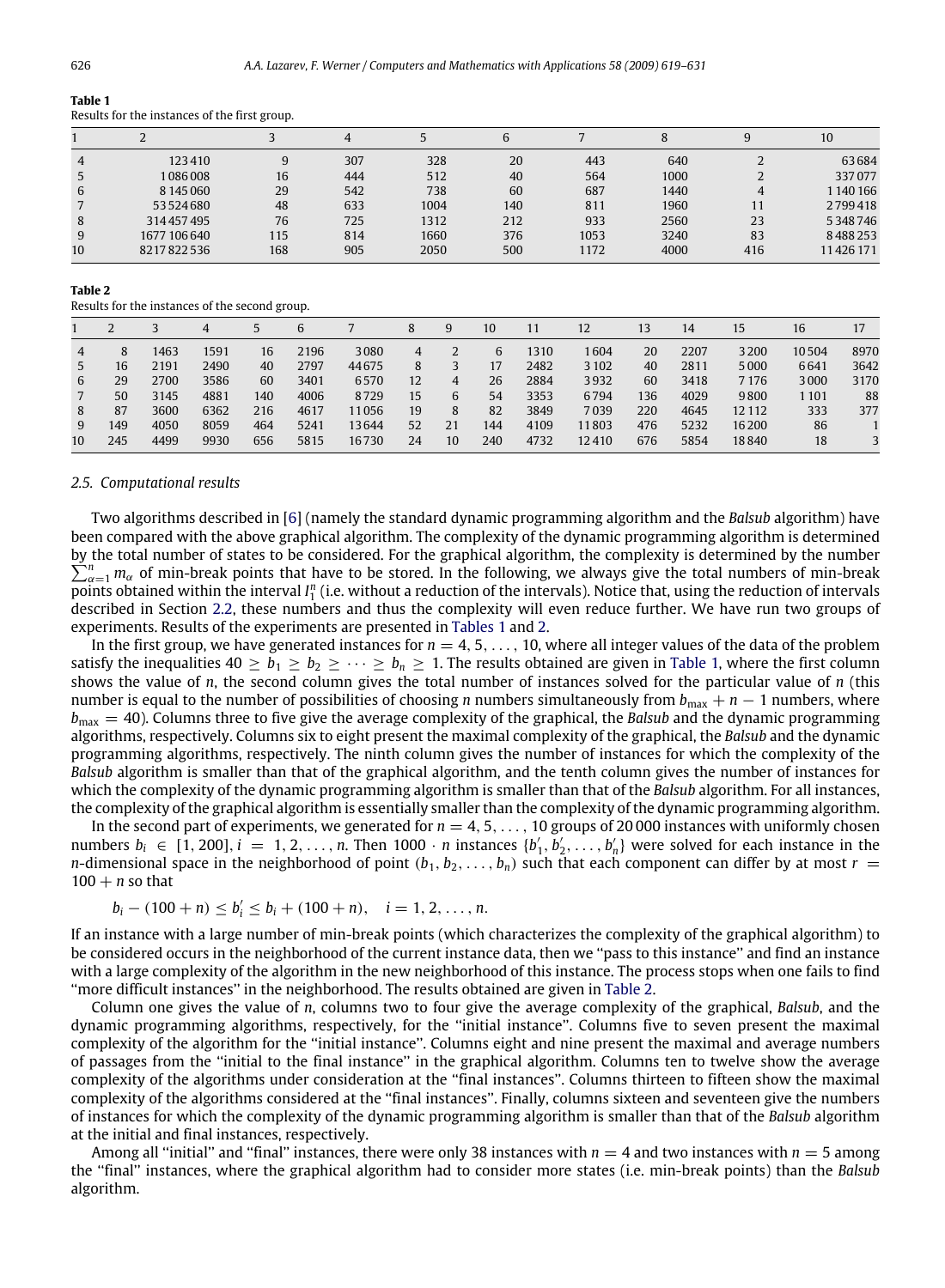<span id="page-8-3"></span>

| Table 3                                           |
|---------------------------------------------------|
| Application of the dynamic programming algorithm. |

|   | $g_1(t)$ | x(t)      | $g_2(t)$ | x(t)     | $g_3(t)$ | x(t)         | $g_4(t)$ | x(t)         |
|---|----------|-----------|----------|----------|----------|--------------|----------|--------------|
| 0 | $\Omega$ | (0, 0)    |          | (0, 0, ) |          | (0, 0, 0, 0) | $\Omega$ | (0, 0, 0, 0) |
|   |          | $(0_{n})$ |          | (0, 0, ) |          | (0, 0, 0, 0) | 0        | (0, 0, 0, 0) |
|   |          | $(1_{n})$ |          | (1, 0, ) |          | (1, 0, 0, )  |          | (1, 0, 0, 0) |
| 3 |          | $(1_{n})$ |          | (0, 1, ) |          | (0, 1, 0)    |          | (0, 1, 0, 0) |
| 4 |          | $(1_{n})$ |          | (0, 1, ) |          | (0, 1, 0, )  |          | (0, 1, 0, 0) |
| 5 |          | $(1_{n})$ | 12       | (1, 1, ) | 12       | (1, 1, 0, )  | 12       | (1, 1, 0, 0) |
| 6 |          | $(1_{n})$ | 12       | (1, 1, ) | 12       | (1, 1, 0, )  | 12       | (1, 1, 0, 0) |
|   |          | $(1_{n})$ | 12       | (1, 1, ) | 12       | (1, 1, 0, )  | 12       | (1, 1, 0, 0) |
| 8 |          | $(1_{n})$ | 12       | (1, 1, ) | 13       | (0, 1, 1)    | 13       | (0, 1, 1, 0) |
| 9 |          | $(1_{n})$ | 12       | (1, 1, ) | 13       | (0, 1, 1)    | 13       | (0, 1, 1, 0) |

### <span id="page-8-0"></span>**3. Knapsack problem**

Recall that in the binary knapsack problem we are given a knapsack with capacity A and n items  $i = 1, 2, \ldots, n$  with utility values *c<sup>i</sup>* and weights *ai*:

$$
\begin{cases}\nf(x) = \sum_{i=1}^{n} c_i x_i \to \max \\
\sum_{i=1}^{n} a_i x_i \le A; \\
0 < c_i, 0 < a_i \le A, i = 1, 2, ..., n; \\
\sum_{i=1}^{n} a_i > A; \\
x_i \in \{0, 1\}, \quad i = 1, 2, ..., n.\n\end{cases}
$$

The variable *x<sup>i</sup>* characterizes whether item *i* is put into the knapsack or not.

## <span id="page-8-1"></span>*3.1. Illustration of dynamic programming*

The dynamic programming algorithm based on Bellman's optimality principle [\[1](#page-12-0)[,5\]](#page-12-4) is considered to be the most efficient one. It is assumed that all parameters are integer: A;  $a_i \in Z^+, i = 1, 2, \ldots, n$ . In step  $\alpha, \alpha = 1, 2, \ldots, n$ , the function values

$$
g_{\alpha}(t)=\max_{x_{\alpha}\in\{0,1\}}\Big\{c_{\alpha}x_{\alpha}+g_{\alpha-1}(t-a_{\alpha}x_{\alpha})\Big\},\quad a_{\alpha}x_{\alpha}\leq t\leq A,
$$

are calculated for each integer point (i.e. "state")  $0 \le t \le A$ . Here, we have  $g_0(t) = 0$  for all integers *t* with  $0 \le t \le A$ . For each point *t*, a corresponding best (partial) solution  $(x_1(t), x_2(t), \ldots, x_\alpha(t))$  is stored.

The algorithm is illustrated by the example from [\[7,](#page-12-5) p. 125–129]:

$$
\begin{cases}\nf(x) = 5x_1 + 7x_2 + 6x_3 + 3x_4 \to \max \\
2x_1 + 3x_2 + 5x_3 + 7x_4 \le 9; \\
x_i \in \{0, 1\}, \quad i = 1, \dots, 4.\n\end{cases}
$$
\n(3)

The results with the dynamic programming algorithm are summarized in [Table 3.](#page-8-3) Therefore, for  $t = 9$ , we get the optimal solution

$$
x(13) = (x_1(13), x_2(13), x_3(13), x_4(13)) = (0, 1, 1, 0)
$$

and the corresponding optimal objective function value  $g_4(9) = 13$ . The complexity of the algorithm is  $O(nA)$ .

### <span id="page-8-2"></span>*3.2. Graphical approach*

We describe the modifications of the graphical algorithm. In an arbitrary step  $\alpha$ ,  $2 \le \alpha \le n$ , function  $g_{\alpha}(t)$  is now defined for all real *t* with  $0 \le t \le A$ . In particular,  $g_\alpha(t)$  is a step function, i.e. it is a discontinuous function with jumps. We assume that the function values  $g_{\alpha-1}(t_i) = f_i$ ,  $j = 1, 2, ..., m_{\alpha-1}$  are known from the previous step  $\alpha - 1$ . Here,  $t_1$  is the left boundary point to be considered and  $t_2, t_3, \ldots, t_{m_{\alpha-1}}$  are the *jump points* of function  $g_{\alpha-1}(t)$  from the interval [0, *A*]. These function values can be stored in a tabular form as follows:

$$
\frac{t}{g(t)} \quad \frac{t_1}{f_1} \quad \frac{t_2}{f_2} \quad \ldots \quad \frac{t_{m_{\alpha-1}}}{f_{m_{\alpha-1}}}
$$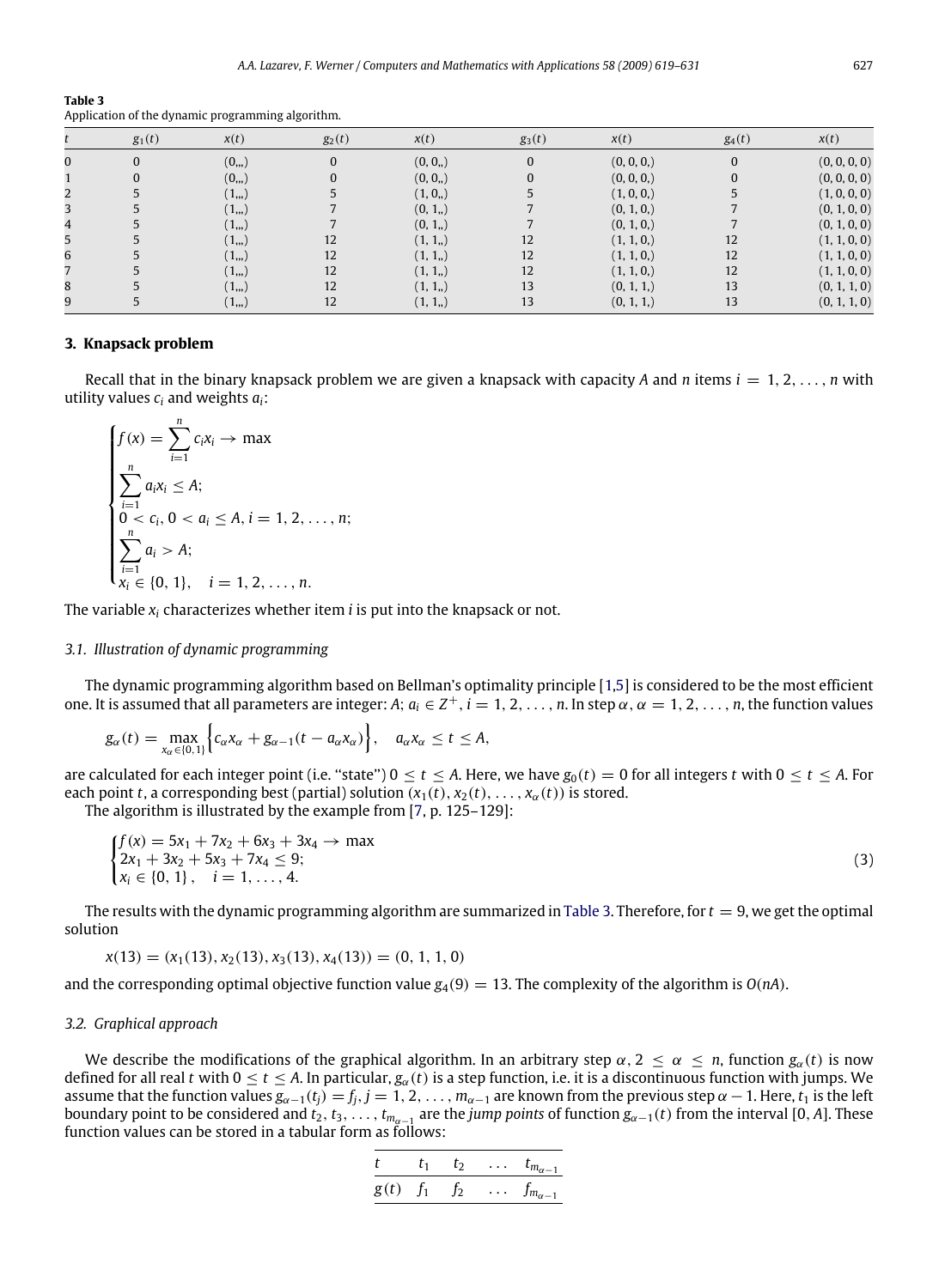As a consequence, for  $t \in [t_j, t_{j+1})$ , we have  $g_{\alpha-1}(t) = f_j$  for all  $j = 1, 2, ..., m_{\alpha-1} - 1$ . Note that  $t_1 = 0$  and  $f_1 = 0$  for all  $\alpha = 1, 2, \ldots, n$ . In the initial step  $\alpha = 1$ , we get

$$
g_1(t) = \begin{cases} 0, & \text{if } 0 \le t < a_1, \\ c_1, & \text{if } a_1 \le t \le A. \end{cases}
$$

Similarly to dynamic programming, function  $g_\alpha(t)$  can be obtained from function  $g_{\alpha-1}(t)$  in the following way:

$$
g^{1}(t) = g_{\alpha-1}(t);
$$
  
\n
$$
g^{2}(t) = \begin{cases} g^{1}(t), & \text{if } 0 \leq t < a_{\alpha}, \\ c_{\alpha} + g_{\alpha-1}(t - a_{\alpha}), & \text{if } a_{\alpha} \leq t \leq A. \end{cases}
$$

Then

$$
g_{\alpha}(t) = \max\{g^1(t), g^2(t)\}\
$$

and for the corresponding solution component, we get

$$
x_{\alpha}(t) = \begin{cases} 1, & \text{if } g^2(t) > g^1(t), \\ 0, & \text{otherwise.} \end{cases}
$$

In the last step ( $\alpha = n$ ), we have an optimal solution of the problem for each point  $t \in R$  with  $0 \le t \le A$ :

$$
x(t)=(x_1(t),x_2(t),\ldots,x_n(t)).
$$

Consider an arbitrary step  $\alpha$  with 2  $\leq \alpha \leq n$ , The graph of  $g^2(t)$  can be constructed from the graph of  $g_{\alpha-1}(t)$  by an "upward" shift by  $c_\alpha$  and a "right" shift by  $a_\alpha$ . Function  $g^2(t)$  can be stored in a tabular form as follows:

|  |  | $t$ $t_1 + a_\alpha$ $t_2 + a_\alpha$ $t_{m_{\alpha-1}} + a_\alpha$          |
|--|--|------------------------------------------------------------------------------|
|  |  | $g(t)$ $f_1 + c_{\alpha}$ $f_2 + c_{\alpha}$ $f_{m_{\alpha-1}} + c_{\alpha}$ |

The graph of function  $g^1(t)$  corresponds to that of  $g_{\alpha -1}(t)$ . Consequently, in order to construct

 $g_{\alpha}(t) = \max\{g^1(t), g^2(t)\},\$ 

one has to consider at most 2*m*α−<sup>1</sup> points (intervals) obtained by means of the points chosen from the set

$$
\{t_1, t_2, \ldots, t_{m_{\alpha-1}}, t_1 + a_{\alpha}, t_2 + a_{\alpha}, \ldots, t_{m_{\alpha-1}} + a_{\alpha}\}\
$$

belonging to the interval [0, A]. The number of points does not exceed A for  $a_j \in Z^+, j = 1, 2, \ldots, n$ . For the integer example, the number of intervals considered by the graphical algorithm in step  $\alpha$ , therefore, does not exceed min{ $O(nA)$ ,  $O(nf_{\text{max}})$ }, where  $f_{\max} = \max_{1 \le i \le m_\alpha} \{f_i\}$ . Thus, the worst case complexity is the same as for the dynamic programming algorithm.

### <span id="page-9-0"></span>*3.3. Example*

We use again instance (3) to illustrate the graphical algorithm by an example. *Step* 1. As the result, we get the following table:

| t        | O          | 2         |
|----------|------------|-----------|
| $g_1(t)$ | 0          | 5         |
| x(t)     | $(0_{,1})$ | $(1_{n})$ |

*Step* 2. Due to  $a_2 = 3$ , one has to consider the intervals obtained from the boundary points 0, 2, 0 + 3, 2 + 3 in order to construct the function  $g_2(t)$ . The dashed lines in [Fig. 5](#page-10-1) give function  $g^2(t)$ . As the result, we get:

| $g_2(t) = 0$ |                                                    | 12. |
|--------------|----------------------------------------------------|-----|
|              | $x(t)$ $(0, 0_n)$ $(1, 0_n)$ $(0, 1_n)$ $(1, 1_n)$ |     |

*Step* 3. To construct function  $g_3(t)$ , one has to consider the intervals obtained from the boundary points 0, 2, 3, 5, 0+5, 2+ 5, 3 + 5 due to  $a_3 = 5$ . The point  $5 + 5 > 9$  need not to be considered. The results of the calculations and function  $g_3(t)$ are shown in [Fig. 6.](#page-10-2) Several fragments  $g^2(t)$  (shown by the bright line) are "absorbed" and do not influence the values  $g_3(t)$ . In the third step of the algorithm, we obtain the following results:

| $g_3(t) = 0$ | $-5$<br>$x(t)$ (0, 0, 0,) (1, 0, 0,) (0, 1, 0,) (1, 1, 0,) (0, 1, 1,) | $\frac{12}{2}$ |  |
|--------------|-----------------------------------------------------------------------|----------------|--|

*Step* 4. The results of the calculations and the objective function *g*4(*t*) are depicted in [Fig. 7.](#page-11-1) One has to consider the intervals resulting from the boundary points 0, 2, 3, 5, 8,  $0+7$ ,  $2+7$  in order to construct function  $g_4(t)$ . The points  $3+7$ ,  $5+7$ ,  $8+7$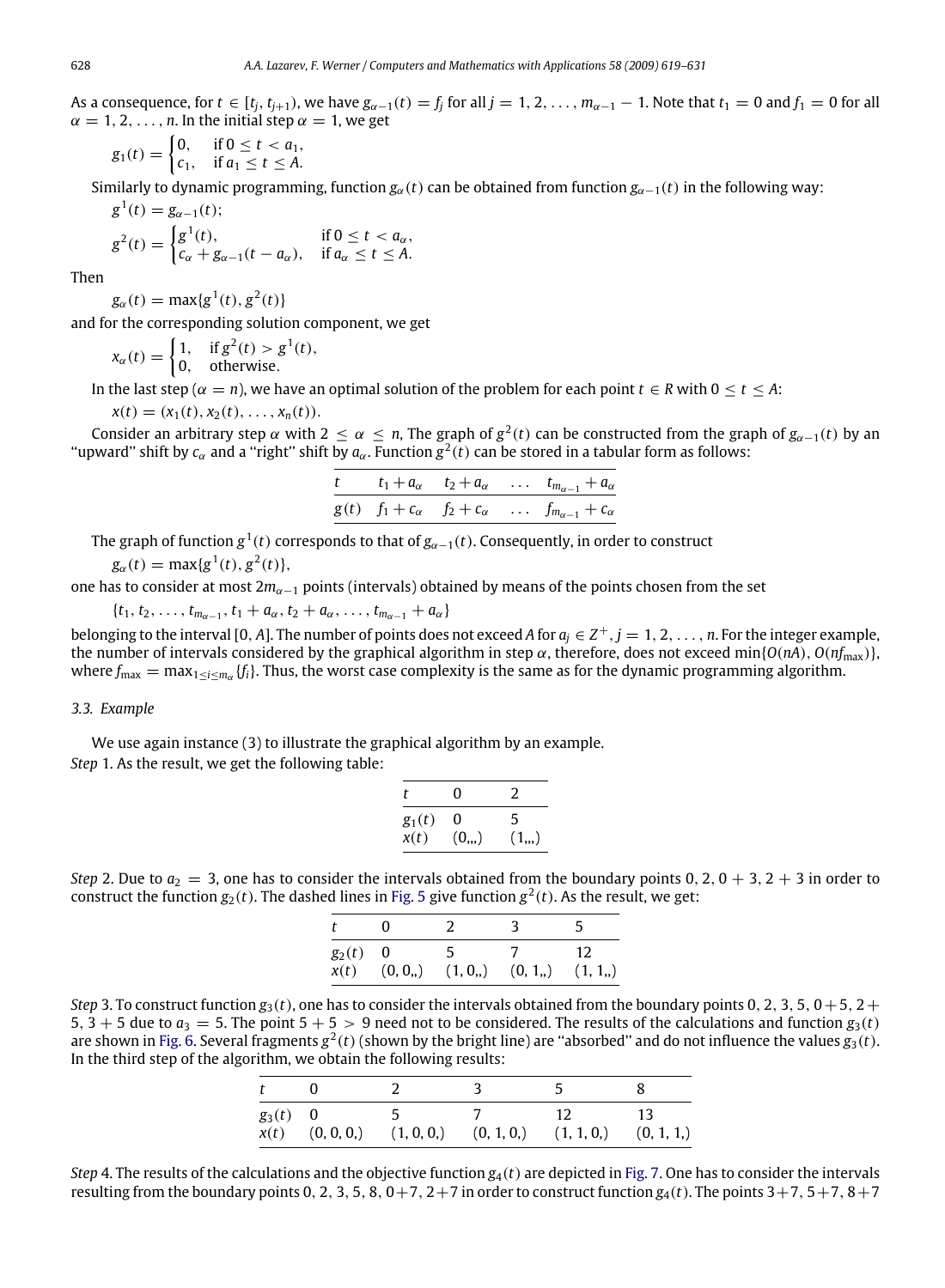<span id="page-10-1"></span>

**Fig. 5.** Functions  $g^1(t)$  and  $g^2(t)$  (dashed lines).

<span id="page-10-2"></span>

**Fig. 6.** Function  $g_3(t)$ .

need not to be considered since they are larger than  $A = 9$ . Therefore, it suffices to consider five points. As the result, we obtain the following table:

| $g_4(t) = 0$ |  |                                                                         |  |
|--------------|--|-------------------------------------------------------------------------|--|
|              |  | $x(t)$ (0, 0, 0, 0) (1, 0, 0, 0) (0, 1, 0, 0) (1, 1, 0, 0) (0, 1, 1, 0) |  |

# <span id="page-10-0"></span>*3.4. Some complexity aspects of the graphical algorithm*

The complexity of the graphical algorithm for solving the knapsack problem is determined by the total number of jump<br>points  $\sum_{\alpha=1}^n m_\alpha - n$  to be considered. Notice that there are  $m_\alpha - 1$  jump points and the left bound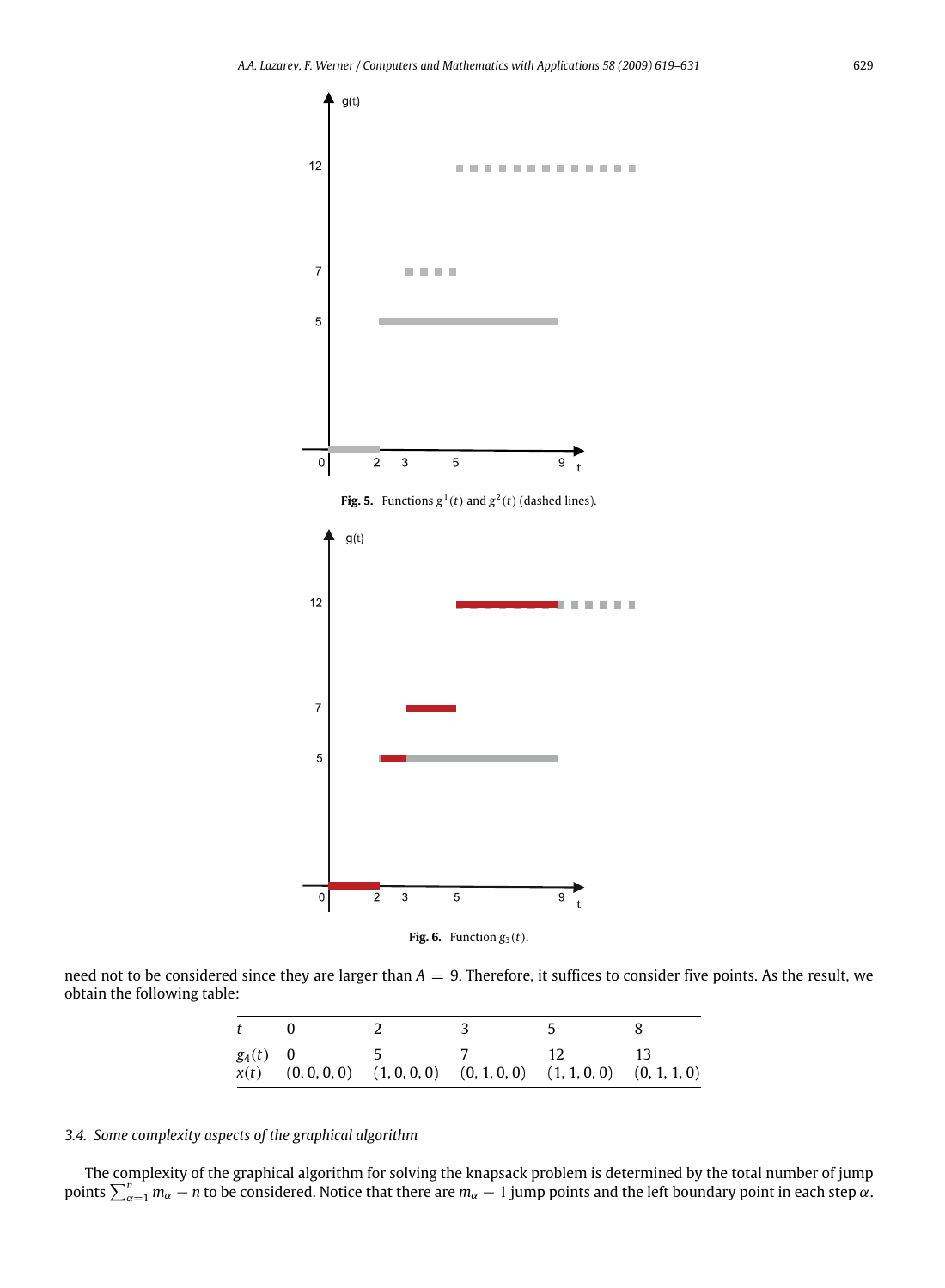<span id="page-11-1"></span>

<span id="page-11-2"></span>Fig. 7. Function  $g_4(t)$ .

For the example presented in Section [3.3,](#page-9-0) the graphical algorithm stored 12 jump points: 1 in the first step  $(t = 2)$ , 3 in the second step ( $t = 2, 3, 5$ ), 4 in the third step ( $t = 2, 3, 5, 8$ ), and 4 in the last step ( $t = 2, 3, 5, 8$ ), too. In contrast, the dynamic programming algorithm would consider  $4 \times 9 = 36$  points. Consequently, for the example at hand the number of required steps is substantially reduced.

One can see that for the example considered in Section [3.3,](#page-9-0) in steps 3 and 4 the number of intervals to be considered is not doubled. One can conjecture that the average number of necessary operations of the graphical algorithm (i.e. total number of jump points) will be polynomial for a substantial number of instances.

To minimize the number of new intervals to be considered in each step  $\alpha$ , the source data must be ordered such that

$$
\frac{c_1}{a_1}\geq \frac{c_2}{a_2}\geq \cdots \geq \frac{c_n}{a_n}.
$$

In this case, the functions  $g^2(t)$  will be "absorbed" more effectively.

Moreover, the graphical algorithm takes the specific properties of the problem indirectly into account. The dynamic programming algorithm disregards the fact that the least preferable item in the above example is that with number 4 (see the quotient *c*4/*a*4). In the graphical algorithm, one can see that function *g* 2 (*t*) does not affect *g*4(*t*) in step 4. Thus, heuristic considerations can be taken into account and may reduce the complexity of the algorithm.

Moreover, we also note that for  $c_i = 2$ ,  $i = 1, 2, \ldots, n$ , and  $n \ge 4$ , the example from [\[4](#page-12-6)[,8\]](#page-12-7)

$$
\begin{cases}\n\sum_{i=1}^{n} c_i x_i \to \max \\
\sum_{i=1}^{n} 2x_i \le 2\left[\frac{n}{2}\right] + 1\n\end{cases} \tag{4}
$$

can be solved by the graphical approach in  $O(n)$  operations. In the general case, i.e. for arbitrary  $c_i$ ,  $i = 1, 2, \ldots, n$ , the proposed algorithm solves example [\(4\)](#page-11-2) with *O*(*n* log *n*) operations. An algorithm based on the branch and bound method needs  $O(\frac{2^n}{\sqrt{n}})$  operations to solve this example, when  $c_i = 2$  for all  $i = 1, ..., n$ .

#### <span id="page-11-0"></span>**4. Conclusions**

The concept of the graphical approach is a natural generalization of the dynamic programming method. This algorithm can also treat instances with non-integer data without increasing the number of required operations (in terms of min-break or jump points to be considered). For small-size problems, it turned out to be superior to the standard algorithms in terms of the average and maximum complexity, i.e. the average and maximal number of ''states'' (break points for the partition problem and jump points for the knapsack problem) to be considered.

Note that the complexity of the graphical algorithm is the same for the following instances of the partition problem with  $n = 3$ : {1, 3, 2}; {1, 100, 99} and {10<sup>-6</sup>, 1, 1 – 10<sup>-6</sup>}. In contrast, the complexity of the dynamic programming algorithm